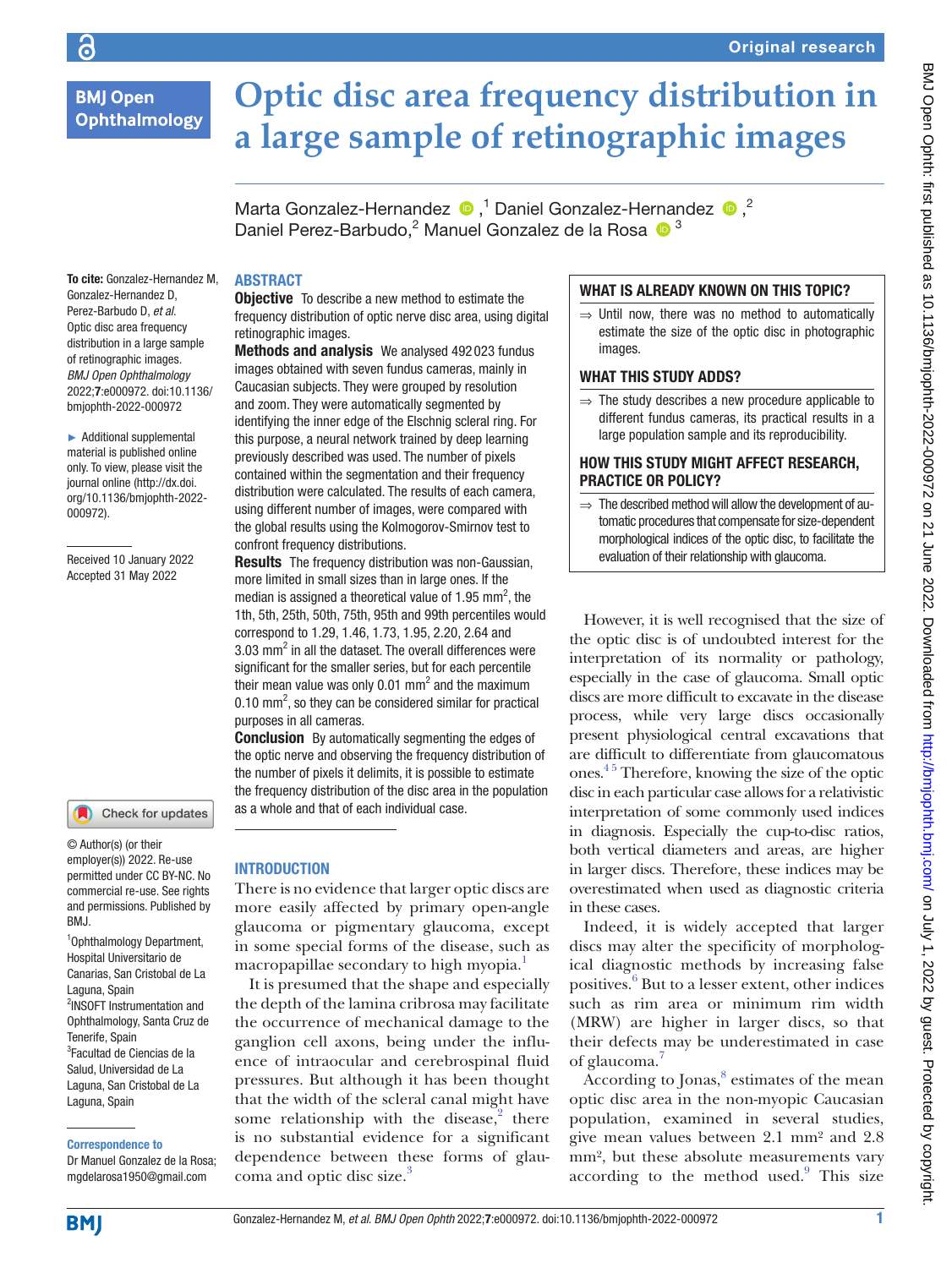### Open access

appears to be larger in pigmented than in non-pigmented ethnicities and, although some studies suggest that it is larger in men than in women, $10$  the data they provide are inconclusive and it is accepted that in any case the differ-ence would be small.<sup>[11](#page-4-6)</sup>

Rough estimates of the size of the optic nerve head can be obtained using slit-lamp retinoscopy, Goldmann three-mirror lens and also by measuring the diameter of the disc in relation to the distance from its centre to the fove $a^{12}$ <sup>13</sup> or in relation to the diameter of the central retinal vein. $^{14}$  $^{14}$  $^{14}$  Estimating the size of the optic disc in photographs $^{15}$  or by instruments such as Heidelber retinal tomography (HRT) or optical coherence tomography (OCT) requires prior calibration based on a knowledge of the morphology of the human eye, its axial length, and so on, as well as a segmentation method that defines the limits of the nerve.

In our opinion, to assess the influence of disc size on clinical data, it is more practical to know its frequency distribution than its absolute magnitude. Although the size of the optic disc does not influence the frequency of glaucoma, $\frac{1}{1}$  $\frac{1}{1}$  $\frac{1}{1}$  from a clinical point of view, it is important not to confuse signs such as the vertical cup-to-disc ratio in macropapillae with glaucomatous defects. It is equally important to avoid interpreting these ratios as normal when they are low in the case of micropapillae. The concept of macropapillae and micropapillae is obviously comparative with respect to their more usual size. Therefore, what is clinically important is not to know the size of the optic disc in absolute terms, but to differentiate the usual and more easily interpretable from the unusual which, because of this, can be confusing. Our group has developed a procedure to topographically estimate relative haemoglobin levels in the optic nerve, called Laguna  $ONhE<sub>16–21</sub>$  which in its most recent versions uses several convolutional neural networks. $22$  One of them performs an automatic segmentation of the optic disc trying to detect the inner edge of the Elschnig scleral ring. The procedure has been applied to multiple fundus cameras and a large number of subjects. Its results have been used in this paper to obtain a frequency distribution of the different optic disc sizes observed.

## MATERIALS AND METHODS

The study protocol adhered to the principles of the 1975 Declaration of Helsinki revised in 2013. A total of 492023 optic nerve images obtained with seven fundus cameras, using various resolutions and zoom were included in this study. They came from glaucoma screening performed in several centres, mainly in Central Europe and Scandinavia, through the company RetinaLyze System A/S (Hellerup, Denmark). All subjects agreed to the use of the images for medical research, and the system analyses the images completely anonymously. Given the characteristics of the retrospective study and respect for the anonymity of the cases, no written consent was required from the patients. Given that the majority of the patients were from Central European and Scandinavian countries,



Figure 1 Examples of automatic optical disc boundary segmentation. The inner edge of Elschnig's scleral ring is generally more internal than the apparent edge.

<span id="page-1-0"></span>it can be stated that the vast majority of the subjects belonged to Caucasian ethnicities, although individual identification of this aspect was not carried out. The sex and age of the subjects was also not known and therefore not assessed.

The optic disc segmentation was performed using a previously described neural network, trained using deep learning U-Net architecture, identifying the inner edge of Elschnig's scleral ring [\(figure](#page-1-0) 1).<sup>22</sup> <sup>23</sup> These previous papers explain how the data were prepared, how the network was trained and detail the results of the evaluation of the optical disc segmentation in comparison with those described in the literature up to that time. For example, it is described that 'The Sorensen-Dice similarity index between manual and automatic segmentations was 0.993". All images had passed a quality level assessed by a second neural network, described in the same paper. The zoom level of each fundus camera was estimated by the distribution of black pixels on the edge of the image.

Images were grouped by fundus camera, resolution and zoom level. When more than 5000 images were reached in each group, the frequency distribution of the number of pixels contained within the nerve segmentation in the digital image was calculated. The frequency distribution was expressed in percentiles. Tentatively, the size in square millimetres was calculated by arbitrarily assigning  $a$  value of 1.95 mm<sup>2</sup> to the median of the frequency distribution of the set of images. The choice of this theoretical value took into account the average disc area data obtained in previous work (PhD thesis) with the Cirrus spectral-domain OCT (Carl Zeiss Meditec), which were  $2.01\pm0.40$  mm<sup>2</sup> in 96 controls and 1.97 $\pm0.41$  mm<sup>2</sup> in 82 glaucomas (p= $0.375$ ),<sup>24</sup> as well as the fact that the median value was slightly lower than the average.

2153cases were examined on two occasions with the Topcon NW400 fundus camera to evaluate the reproducibility of the procedure using the intraclass correlation coefficient (ICC). Statistical analyses were performed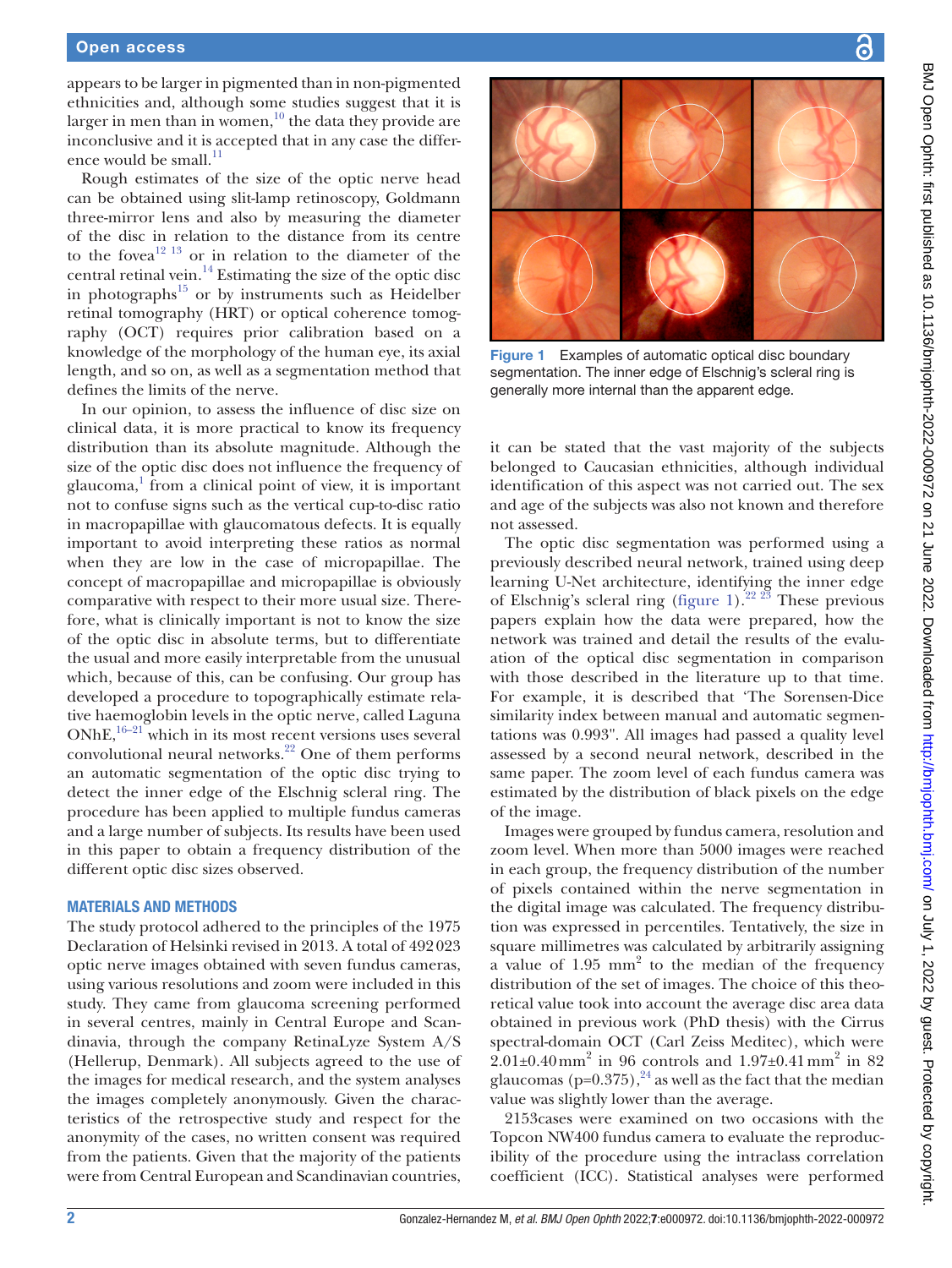

<span id="page-2-0"></span>Figure 2 Frequency distribution of disc area in the population studied.

using the Excel 2016 program (Excel; Microsoft, Redmond, Washington, USA) and MedCalc (V.18.9-64 bits; MedCalc software bvba, Mariakerke, Belgium).

## RESULTS

[Figure](#page-2-0) 2 shows the frequency distribution of the optic disc area obtained in the set of fundus cameras, and [figure](#page-2-1) 3 shows the frequency distribution for each of the seven fundus cameras analysed.

The frequency distribution was non-Gaussian, more limited in the small sizes than in the large ones. If the median is assigned a theoretical value of  $1.95 \text{ mm}^2$ , the 1th, 5th, 25th, 50th, 75th, 95th and 99th percentiles would correspond to 1.29, 1.46, 1.73, 1.95, 2.20, 2.64 and 3.03 mm<sup>2</sup> in the complete dataset. [Table](#page-3-0) 1 specifies in detail the percentiles obtained and the respective disc area value assuming a median value (50th percentile) of  $1.95$  mm<sup>2</sup>.

[Table](#page-3-1) 2 shows that the overall differences were significant for the smaller series, but for each percentile their mean value was only 0.01 mm<sup>2</sup> and the maximum 0.10 mm<sup>2</sup>, so they can be considered similar for practical purposes in all fundus cameras. In the reproducibility study, the ICC was found to be 0.9842 (Cls 5% to 95%: 0.9828 to 0.9855).

## **DISCUSSION**

The size of the optic disc is essential in interpreting many cases of suspected glaucoma, but its value is not easy to recognise visually when looking at a fundus image. If the disease is advanced, an excavation (cup) that is predominantly vertical, deformed or approaching the edges may



<span id="page-2-1"></span>Figure 3 Frequency distribution of the disc area in the cases examined with each of the seven fundus cameras.

provide diagnostic guidance, $25$  but in many other cases it is essential to assess these signs in relation to the size of the disc.

If in any normal subject the number of axons was the same, their diameter identical and the amount of interstitial nerve tissue similar, the cup/disc ratios should grow proportionally to disc area. Rim area should also be constant and its width, measured in the plane of the retina or perpendicular to the surface (RMW), should be reduced proportionally in large discs, as it is distributed along a larger circumferential radius. However, we know that this is not the case. Neuroretinal tissue penetrating the optic nerve is greater in patients with large discs. The cup-to-disc ratios grow less than expected and rim area also grows in large optic discs, although moderately, so that RMW is somewhat less reduced than might be expected. Nevertheless, for diagnostic purposes, the dependence of all these indices on nerve size is not negligible and is therefore an essential factor to take into account.

Absolute measurement of the disc area is not easy. Refraction, the axial length of the eye, the criteria used (apparent diameter, width of the anterior optic canal, opening of Bruch's membrane, etc.) are all involved.<sup>1526</sup> But we believe that, for clinical purposes, the knowledge of the frequency distribution offered by our method is as useful as it would be to know its unequivocal absolute values, if it were possible to obtain them. The immediate goal is to use this method in the Laguna ONhE application that allows estimation of haemoglobin distribution in the normal and glaucomatous optic nerve. $16\frac{22}{2}$ 

Estimation of the optic disc diameter by comparing it with its distance to the fovea may have the advantage that it could provide results relatively independent of the axial length of the eye and refraction.<sup>27</sup> However, it is a method that can only be applied to images that include both the optic disc and the fovea, and not to images centred on the optic disc. Moreover, its automation would require the development of additional neural networks to identify both structures. It would therefore also be necessary to carry out work such as that described in the current paper.

On the other hand, optic disc measurement methods often do not produce equivalent results. The results of some automatic procedures such as the HRT differ more with photographic or clinical (slit-lamp) estimates than with each other. ICCs between their results can be between 0.64 and 0.92. $^{28}$ 

Similarly, measurements obtained with OCT are usually lower than those obtained by stereophotography or confocal laser scanning ophthalmoscopy, with correlation coefficients between them ranging from  $0.83$  and  $0.93$ .<sup>[29](#page-5-0)</sup>

This is not contradictory to obtaining good reproducibility values with a particular method, as has been pointed out in our case. Therefore, as mentioned in a previous paragraph, absolute values are of little clinical and comparative value and it has even been suggested to dispense of them and to use standardised values.<sup>30</sup>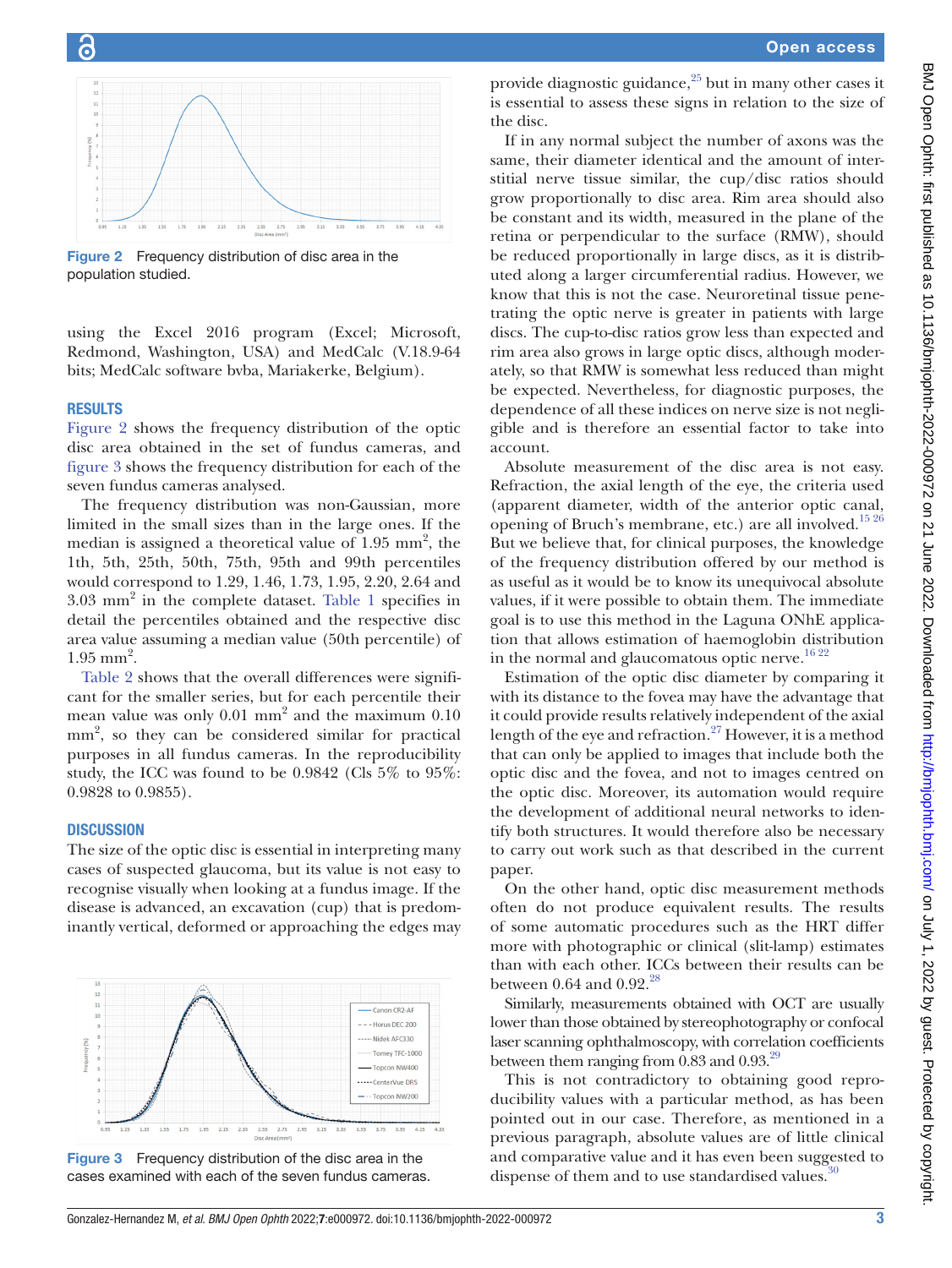<span id="page-3-0"></span>

|                | Percentiles (P) and disc areas (DA) in the whole population studied<br>Table 1 |                   |           |    |           |    |           |    |           |    |      |    |           |     |           |     |           |     |           |
|----------------|--------------------------------------------------------------------------------|-------------------|-----------|----|-----------|----|-----------|----|-----------|----|------|----|-----------|-----|-----------|-----|-----------|-----|-----------|
| P              | <b>DA</b>                                                                      | P                 | <b>DA</b> | P  | <b>DA</b> | P  | <b>DA</b> | P  | <b>DA</b> | P  | DA   | P  | <b>DA</b> | P   | <b>DA</b> | P   | <b>DA</b> | P   | <b>DA</b> |
| $\Omega$       | 0.98                                                                           | 10                | 1.56      | 20 | 1.68      | 30 | 1.78      | 40 | 1.86      | 50 | 1.95 | 60 | 2.04      | 70  | 2.14      | 80  | 2.27      | 90  | 2.46      |
|                | 1.29                                                                           | 11                | 1.57      | 21 | 1.69      | 31 | 1.79      | 41 | 1.87      | 51 | 1.96 | 61 | 2.05      | -71 | 2.15      | -81 | 2.29      | 91  | 2.49      |
| $\mathcal{P}$  | 1.36                                                                           | $12 \overline{ }$ | 1.59      | 22 | 1.70      | 32 | 1.80      | 42 | 1.88      | 52 | 1.97 | 62 | 2.06      | 72  | 2.16      | 82  | 2.30      | 92  | 2.52      |
| 3              | 1.40                                                                           | 13                | 1.60      | 23 | 1.71      | 33 | 1.81      | 43 | 1.89      | 53 | 1.98 | 63 | 2.07      | 73  | 2.18      | 83  | 2.32      | 93  | 2.56      |
| $\overline{4}$ | 1.44                                                                           | 14                | 1.62      | 24 | 1.72      | 34 | 1.81      | 44 | 1.90      | 54 | 1.98 | 64 | 2.08      | 74  | 2.19      | 84  | 2.34      | 94  | 2.60      |
| 5.             | 1.46                                                                           | 15                | 1.63      | 25 | 1.73      | 35 | 1.82      | 45 | 1.91      | 55 | 1.99 | 65 | 2.09      | 75  | 2.20      | 85  | 2.35      | 95  | 2.64      |
| 6              | 1.49                                                                           | 16                | 1.64      | 26 | 1.74      | 36 | 1.83      | 46 | 1.92      | 56 | 2.00 | 66 | 2.10      | 76  | 2.21      | 86  | 2.37      | 96  | 2.70      |
| 7              | 1.51                                                                           | 17                | 1.65      | 27 | 1.75      | 37 | 1.84      | 47 | 1.92      | 57 | 2.01 | 67 | 2.11      | 77  | 2.23      | 87  | 2.39      | 97  | 2.77      |
| 8              | 1.53                                                                           | 18                | 1.66      | 28 | 1.76      | 38 | 1.85      | 48 | 1.93      | 58 | 2.02 | 68 | 2.12      | 78  | 2.24      | 88  | 2.42      | 98  | 2.87      |
| 9              | 1.54                                                                           | 19                | 1.67      | 29 | 1.77      | 39 | 1.86      | 49 | 1.94      | 59 | 2.03 | 69 | 2.13      | 79  | 2.26      | 89  | 2.44      | 99  | 3.03      |
|                |                                                                                |                   |           |    |           |    |           |    |           |    |      |    |           |     |           |     |           | 100 | 4.21      |

The results we have observed are consistent, especially if one looks at their similarity in the various fundus cameras used, but they should be considered as characteristic of the Caucasian population. Similar studies should be carried out in other races to identify their specific peculiarities.<sup>[31](#page-5-2)</sup>

An important part of the limitations of the method are related to the photographic technique used, and another part to the existence of anomalous optical discs. In the first case, very dark, saturated, out-of-focus images or

images affected by dense cataracts should be highlighted. In the second case, anomalies such as papillary oedema, colobomas, myelin fibres and other dysmorphia. The neural network that has been trained and used to detect these types of situations is described in the paper referenced in Ref. $23$ . In the first group of limiting motifs, the user has the option to retake the image to obtain a new, higher quality image. Obviously, in the case of anomalies of the optic nerve itself, this is not possible. These are

<span id="page-3-1"></span>

| Table 2 Number of images examined with each fundus camera, percentiles, p value with respect to the average distribution |
|--------------------------------------------------------------------------------------------------------------------------|
| (Kolmogorov-Smirnov test) and absolute area differences with respect to the average for each percentile                  |

|                                          |             | <b>Percentile</b> |      |      |      |      |      |      |         |
|------------------------------------------|-------------|-------------------|------|------|------|------|------|------|---------|
|                                          | No of cases | 0.01              | 0.05 | 0.25 | 0.5  | 0.75 | 0.95 | 0.99 | P value |
| All                                      | 492023      | 1.29              | 1.46 | 1.73 | 1.95 | 2.20 | 2.64 | 3.03 |         |
| Canon CR2-AF                             | 19191       | 1.32              | 1.48 | 1.74 | 1.95 | 2.20 | 2.63 | 3.02 | 0.071   |
| Horus DEC 200                            | 7975        | 1.26              | 1.43 | 1.73 | 1.95 | 2.23 | 2.70 | 3.13 | 0.000   |
| Nidek AFC330                             | 8053        | 1.32              | 1.49 | 1.75 | 1.95 | 2.18 | 2.62 | 3.01 | 0.001   |
| Tomey TFC-1000                           | 28107       | 1.27              | 1.44 | 1.72 | 1.95 | 2.21 | 2.66 | 3.05 | 0.001   |
| Topcon NW400                             | 352177      | 1.29              | 1.46 | 1.73 | 1.95 | 2.20 | 2.64 | 3.03 | 0.991   |
| CenterVue DRS                            | 64864       | 1.28              | 1.45 | 1.73 | 1.95 | 2.20 | 2.64 | 3.01 | 0.486   |
| Topcon NW200                             | 11656       | 1.29              | 1.46 | 1.74 | 1.95 | 2.20 | 2.66 | 3.04 | 0.097   |
| Absolute differences                     |             |                   |      |      |      |      |      |      |         |
| Canon CR2-AF                             |             | 0.03              | 0.02 | 0.00 | 0.00 | 0.00 | 0.01 | 0.01 |         |
| Horus DEC 200                            |             | 0.03              | 0.03 | 0.01 | 0.00 | 0.03 | 0.06 | 0.10 |         |
| Nidek AFC330                             |             | 0.03              | 0.03 | 0.01 | 0.00 | 0.02 | 0.02 | 0.01 |         |
| Tomey TFC-1000                           |             | 0.01              | 0.02 | 0.01 | 0.00 | 0.00 | 0.01 | 0.02 |         |
| Topcon NW400                             |             | 0.00              | 0.00 | 0.00 | 0.00 | 0.00 | 0.00 | 0.00 |         |
| CenterVue DRS                            |             | 0.00              | 0.01 | 0.00 | 0.00 | 0.00 | 0.01 | 0.02 |         |
| Topcon NW200                             |             | 0.00              | 0.00 | 0.01 | 0.00 | 0.00 | 0.02 | 0.01 |         |
| Average                                  |             | 0.01              |      |      |      |      |      |      |         |
| Maximum value                            |             | 0.10              |      |      |      |      |      |      |         |
| ICC, intraclass correlation coefficient. |             |                   |      |      |      |      |      |      |         |

BMJ Open Ophth: first published as 10.1136/bmjophth-2022-000972 on 21 June 2022. Downloaded from http://bmlophth.bmj.com/ on July 1, 2022 by guest. Protected by copyright. BMJ Open Ophth: first published as 10.1136/bmjophth-20222 on 21 June 2022. Downloaded from <http://bmjophth.bmj.com/> on July 1, 2022 by guest. Protected by copyright.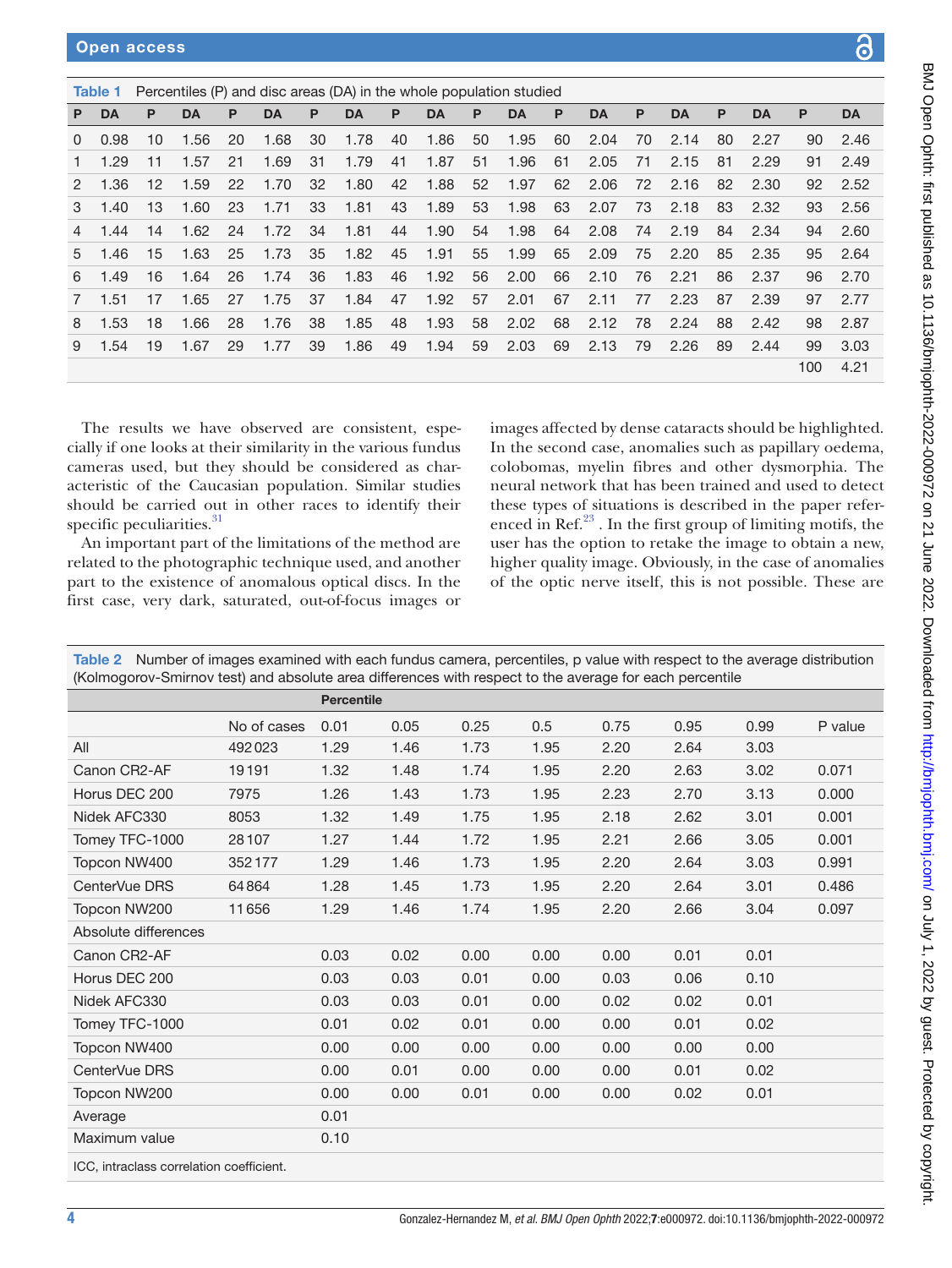cases where the influence of glaucoma on the nerve is often difficult to interpret.

Another current limitation of the method is its inability to detect whether or not the image has been zoomed in or out. With the same fundus camera and resolution, images of different magnification can in some cases be obtained. This is not a problem that affects the series presented in the current paper, but it may be a problem if an attempt is made to apply the method without taking it into account, because the solution adopted in this paper may not be useful for other models of fundus cameras. We are currently working on a more universal method to perform this identification automatically, so that separate calculations are performed for images obtained at different zoom.

Finally, an additional limitation is that the current method does not take into account changes in relative nerve size caused by high refractive errors. This is an issue that we will have to improve in the future. It could be addressed by optico-mathematical estimations $32$  or by empirical correction of the frequency distribution with respect to refraction or axial eye length.

Acknowledgements The authors thank RetinaLyze for their support.

Contributors All authors planned the study, analysed the data, provided critical comments and contributed to the final manuscript. Guarantor: MGR.

Funding The paper has been carried out partly with INSOFT S.L.'s own funds and partially financed with European Union FEDER funds. 'A way of doing Europe'. Red. es Project 2020/0720/00098137.

Competing interests DG-H, MG-H, and MGdlR participate in the patent rights of the Laguna ONhE method, marketed by RetinaLyze, and partners of INSOFT S.L. Company. DP-B is employed by INSOFT S.L.

Patient and public involvement Patients and/or the public were not involved in the design, conduct, reporting or dissemination plans of this research.

Patient consent for publication Not required.

Ethics approval This study was approved by the Research Ethics Committee of the Hospital Universitario de Canarias (CHUC\_2018\_09 (V4)).

Provenance and peer review Not commissioned; externally peer reviewed.

Data availability statement All data relevant to the study are included in the article or uploaded as supplementary information. [https://cloud.insoft.es/s/](https://cloud.insoft.es/s/5w6kdqK9xbEYADZ) [5w6kdqK9xbEYADZ.](https://cloud.insoft.es/s/5w6kdqK9xbEYADZ)

Open access This is an open access article distributed in accordance with the Creative Commons Attribution Non Commercial (CC BY-NC 4.0) license, which permits others to distribute, remix, adapt, build upon this work non-commercially, and license their derivative works on different terms, provided the original work is properly cited, appropriate credit is given, any changes made indicated, and the use is non-commercial. See:<http://creativecommons.org/licenses/by-nc/4.0/>.

#### ORCID iDs

Marta Gonzalez-Hernandez <http://orcid.org/0000-0003-0749-5774> Daniel Gonzalez-Hernandez<http://orcid.org/0000-0001-7397-7160> Manuel Gonzalez de la Rosa <http://orcid.org/0000-0002-7543-0211>

#### **REFERENCES**

- <span id="page-4-10"></span>1 Jonas JB, Budde WM. Diagnosis and pathogenesis of glaucomatous optic neuropathy: morphological aspects. *[Prog Retin Eye Res](http://dx.doi.org/10.1016/s1350-9462(99)00002-6)* 2000;19:1–40.
- 2 Burgoyne CF, Downs JC, Bellezza AJ, *et al*. The optic nerve head as a biomechanical structure: a new paradigm for understanding the role of IOP-related stress and strain in the pathophysiology of glaucomatous optic nerve head damage. *[Prog Retin Eye Res](http://dx.doi.org/10.1016/j.preteyeres.2004.06.001)* 2005;24:39–73.
- 3 Krzyżanowska-Berkowska P, Czajor K, Syga P, *et al*. Lamina cribrosa depth and shape in glaucoma suspects. Comparison to glaucoma patients and healthy controls. *[Curr Eye Res](http://dx.doi.org/10.1080/02713683.2019.1616767)* 2019;44:1026–33.
- <span id="page-4-0"></span>4 Kee C, Koo H, Ji Y, *et al*. Effect of optic disc size or age on evaluation of optic disc variables. *[Br J Ophthalmol](http://dx.doi.org/10.1136/bjo.81.12.1046)* 1997;81:1046–9.
- 5 Rao HL, Leite MT, Weinreb RN, *et al*. Effect of disease severity and optic disc size on diagnostic accuracy of RTVue spectral domain optical coherence tomograph in glaucoma. *[Invest Ophthalmol Vis](http://dx.doi.org/10.1167/iovs.10-5546)  [Sci](http://dx.doi.org/10.1167/iovs.10-5546)* 2011;52:1290–6.
- <span id="page-4-1"></span>6 Saito H, Tsutsumi T, Araie M, *et al*. Sensitivity and specificity of the Heidelberg retina tomograph II version 3.0 in a population-based study: the Tajimi study. *[Ophthalmology](http://dx.doi.org/10.1016/j.ophtha.2009.03.048)* 2009;116:1854–61.
- <span id="page-4-2"></span>7 Caprioli J, Miller JM. Optic disc rim area is related to disc size in normal subjects. *[Arch Ophthalmol](http://dx.doi.org/10.1001/archopht.1987.01060120081030)* 1987;105:1683–5.
- <span id="page-4-3"></span>8 Jonas JB, Budde WM, Panda-Jonas S. Ophthalmoscopic evaluation of the optic nerve head. *[Surv Ophthalmol](http://dx.doi.org/10.1016/S0039-6257(98)00049-6)* 1999;43:293–320.
- <span id="page-4-4"></span>9 Rao HL, Puttaiah NK, Babu JG, *et al*. Agreement among 3 methods of optic disc diameter measurement. *[J Glaucoma](http://dx.doi.org/10.1097/IJG.0b013e3181ca7f9a)* 2010;19:650–4.
- <span id="page-4-5"></span>10 Meyer T, Howland HC. How large is the optic disc? Systematic. errors in fundus cameras and topographers. *[Ophthalmic Physiologic](http://dx.doi.org/10.1046/j.1475-1313.2001.00551.x)  [Optic](http://dx.doi.org/10.1046/j.1475-1313.2001.00551.x)* 2001;21:139–50.
- <span id="page-4-6"></span>11 Hoffmann EM, Zangwill LM, Crowston JG, *et al*. Optic disk size and glaucoma. *[Surv Ophthalmol](http://dx.doi.org/10.1016/j.survophthal.2006.10.002)* 2007;52:32–49.
- <span id="page-4-7"></span>12 Mok KH, Lee VW-hong, Lee VW. Disc-to-macula distance to disc-diameter ratio for optic disc size estimation. *[J Glaucoma](http://dx.doi.org/10.1097/00061198-200210000-00004)* 2002;11:392–5.
- 13 Barr DB, Weir CR, Purdie AT. An appraisal of the disc-macula distance to disc diameter ratio in the assessment of optic disc size. *[Ophthalmic Physiol Opt](http://dx.doi.org/10.1046/j.1475-1313.1999.00463.x)* 1999;19:365–75.
- <span id="page-4-8"></span>14 Bartling H, Wanger P, Martin L. Measurement of optic disc parameters on digital fundus photographs: algorithm development and evaluation. *[Acta Ophthalmol](http://dx.doi.org/10.1111/j.1755-3768.2007.01146.x)* 2008;86:837–41.
- <span id="page-4-9"></span>15 Bengtsson B, Krakau CET. Correction of optic disc measurements on fundus photographs. *[Graefes Arch Clin Exp Ophthalmol](http://dx.doi.org/10.1007/BF00166758)* 1992;230:24–8.
- <span id="page-4-11"></span>16 Gonzalez de la Rosa M, Gonzalez-Hernandez M, Sigut J, *et al*. Measuring hemoglobin levels in the optic nerve head: comparisons with other structural and functional parameters of glaucoma. *[Invest](http://dx.doi.org/10.1167/iovs.12-10761)  [Ophthalmol Vis Sci](http://dx.doi.org/10.1167/iovs.12-10761)* 2013;54:482–9.
- 17 Pena-Betancor C, Gonzalez-Hernandez M, Fumero-Batista F, *et al*. Estimation of the relative amount of hemoglobin in the cup and neuroretinal rim using stereoscopic color fundus images. *[Invest](http://dx.doi.org/10.1167/iovs.14-15592)  [Ophthalmol Vis Sci](http://dx.doi.org/10.1167/iovs.14-15592)* 2015;56:1562–8.
- 18 Gonzalez de la Rosa M, Gonzalez-Hernandez M, Mendez C. Glaucoma imaging: Measuring haemoglobin levels in the optic nerve head for glaucoma management. In: Ferreras A, ed. *Glaucoma imaging*. Heidelberg: Springer, 2016: 265–80.
- 19 Medina-Mesa E, Gonzalez-Hernandez M, Sigut J, *et al*. Estimating the amount of hemoglobin in the neuroretinal rim using color images and OCT. *[Curr Eye Res](http://dx.doi.org/10.3109/02713683.2015.1062112)* 2016;41:798–805.
- 20 Gonzalez-Hernandez M, Sigut Saavedra J, Gonzalez de la Rosa M. Relationship between retinal nerve fiber layer thickness and hemoglobin present in the optic nerve head in glaucoma. *[J Ophthalmol](http://dx.doi.org/10.1155/2017/2340236)* 2017;2017:2340236.
- 21 Mendez-Hernandez C, Wang S, Arribas-Pardo P, Güemes-Villahoz N, *et al*. Diagnostic validity of optic nerve head colorimetric assessment and optical coherence tomography angiography in patients with glaucoma. *[Br J Ophthalmol](http://dx.doi.org/10.1136/bjophthalmol-2020-316455)* 2021;105:957–63.
- <span id="page-4-12"></span>22 Gonzalez-Hernandez D, Diaz-Aleman T, Perez-Barbudo D, *et al*. Segmentation of the optic nerve head based on deep learning to determine its hemoglobin content in normal and glaucomatous subjects. *[J Clin Exp Ophthalmol](http://dx.doi.org/10.4172/2155-9570.1000760)* 2018;09:1000760.
- <span id="page-4-17"></span>23 Gonzalez-Hernandez M, Gonzalez-Hernandez D, Perez-Barbudo D, *et al*. Fully automated colorimetric analysis of the optic nerve aided by deep learning and its association with perimetry and OCT for the study of glaucoma. *[J Clin Med](http://dx.doi.org/10.3390/jcm10153231)* 2021;10:3231.
- <span id="page-4-13"></span>24 Gonzalez-Hernandez M. Reproducibilidad de la aplicación Laguna ONhE con segmentación automática de los límites de la cabeza del nervio óptico, excavación y anillo neuroretiniano: Validación de nuevos algoritmos. In: *Doctoral thesis*. La Laguna: Repositorio Institucional, Universidad de La Laguna, 2017. [https: //riull.ull.es/](https:%20//riull.ull.es/xmlui/handle/915/25843.) [xmlui/handle/915/25843.](https:%20//riull.ull.es/xmlui/handle/915/25843.)
- <span id="page-4-14"></span>25 Sanfilippo PG, Cardini A, Hewitt AW, *et al*. Optic disc morphology- rethinking shape. *[Prog Retin Eye Res](http://dx.doi.org/10.1016/j.preteyeres.2009.05.004)* 2009;28:227–48.
- 26 Garway-Heath DF, Rudnicka AR, Lowe T, *et al*. Measurement of optic disc size: equivalence of methods to correct for ocular magnification. *[Br J Ophthalmol](http://dx.doi.org/10.1136/bjo.82.6.643)* 1998;82:643–9.
- <span id="page-4-15"></span>27 Mok KH, Lee VW-hong. Disc-to-macula distance to disc-diameter ratio for optic disc size estimation. *[J Glaucoma](http://dx.doi.org/10.1097/00061198-200210000-00004)* 2002;11:392–5.
- <span id="page-4-16"></span>28 Rao HL, Puttaiah NK, Babu JG, *et al*. Agreement among 3 methods of optic disc diameter measurement. *[J Glaucoma](http://dx.doi.org/10.1097/IJG.0b013e3181ca7f9a)* 2010;19:650–4.